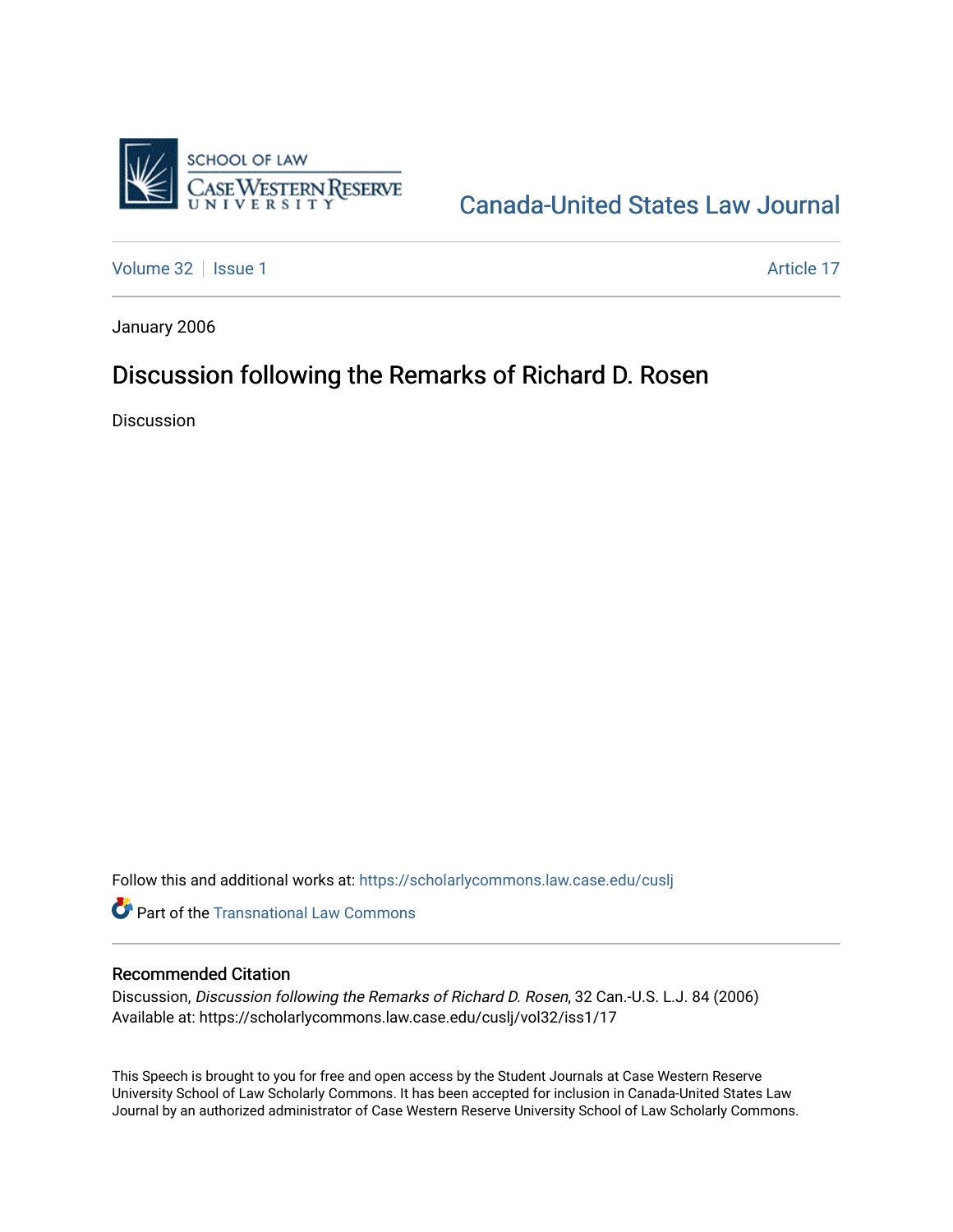## DISCUSSION FOLLOWING THE REMARKS OF RICHARD D. ROSEN

MR. McILROY: Thank you very much, Rich, and we are now open for questions. It is open season so to speak, and I think Dr. King would like to lead off.

DR. KING: I look at that crazy quote of all those activities, and I admire your role in this. I wonder what instruments of national coordination there are for making sure that we set priorities for certain areas where they are needed. Perhaps you could give us some idea of the national scene in that regard.

MR. ROSEN: Sure. I can give you a couple of snapshots, Professor King.

A number of different advisory functions, let's start with the science mission. The science mission that is largely managed on behalf of the Department of Energy, all of the laboratories that we mentioned are constantly looking at a 30-year horizon of what should the national science infrastructure be able to support and what's anticipated for future competitive basic research.

In the process of doing that, those multiple laboratories, are their directors on a continual basis, are formulating their own versions of that, and then there is a nationalized coordinated plan around where the DOE science budget will go for key infrastructure, and this is the case again where we are talking about things like these user facilities.

As an example of that, Battelle manages Oak Ridge National Laboratory, the largest existing science project in the United States, called the Spallation Neutron Source, it is a way to characterize materials. It is a \$1 billion-dollarplus program. It involves the coordination of all of those laboratories and it is a national priority.

We have a number of others, but I would say when we think about the science mission, the largest voice in the science mission typically falls to the DOE science director to inform the country.

MR. BARBER: I was interested by your last slide, but I should say that I have, first of all, spent a little time at various times on the Battelle web site, and I got to say I think there is a lot that all of us could learn from Battelle.

MR. ROSEN: Appreciate that. Thank you.

MR. BARBER: And I don't know how that learning process - I am not calling it an education process - but how that learning process should go on.

My question about the last slide you put up for us, it is one thing for us to talk about innovation and the importance of innovation in the economy, which we are doing in this conference. It is another thing to get innovators.

MR. ROSEN: Right.

MR. BARBER: Who do the innovation - and I guess what I'm seeing in that slide  $-$  and I suspect it is at least that bad in Canada  $-$  is that young people are not seeing being an innovator as a good career, and they are making other choices. What do you do about that?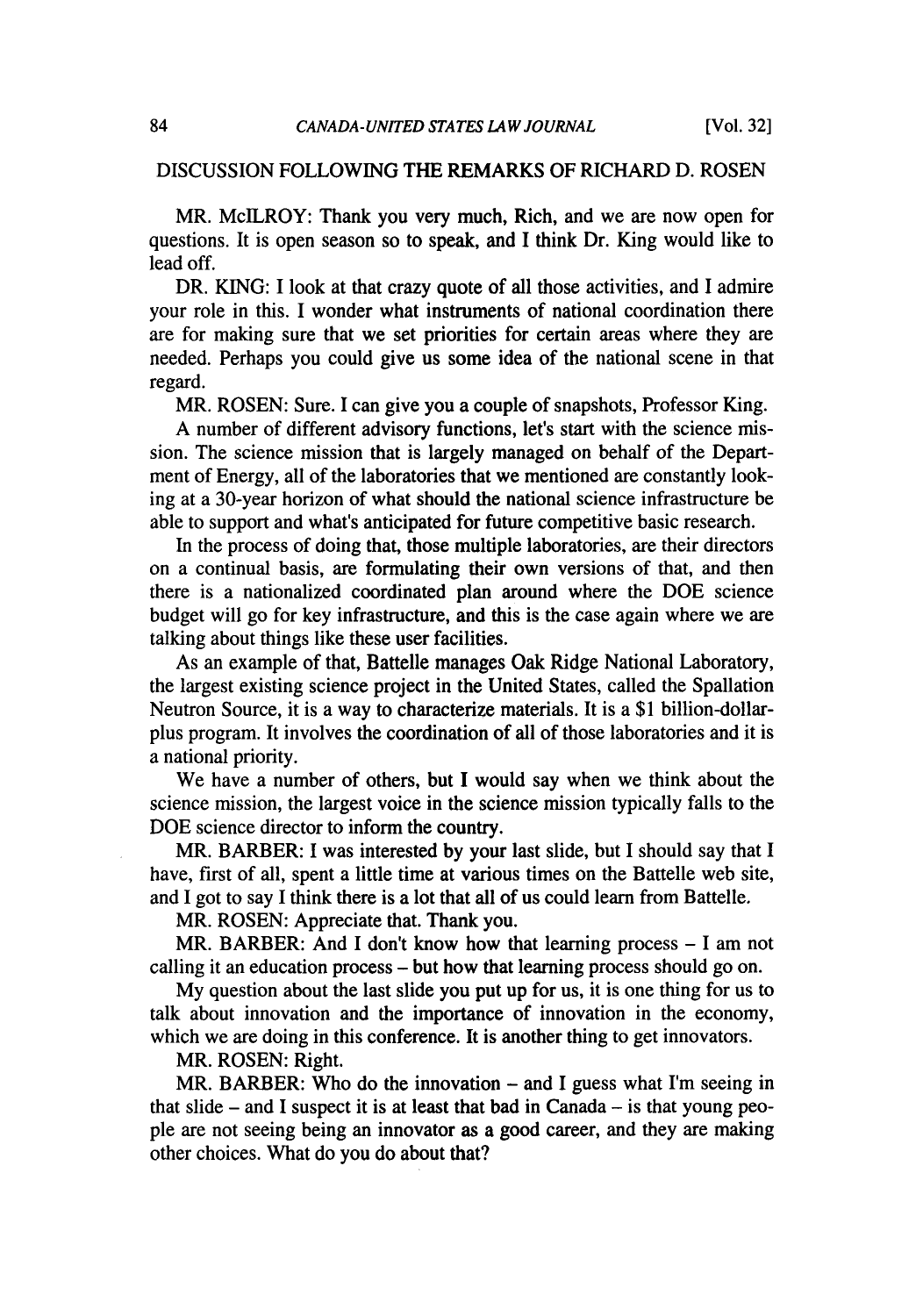MR. **ROSEN:** Well, that's a great question. First off, in the general sense of what does it mean to be an innovator, you are right. It is not a visible thing at the time that kids are making their decisions about the direction they want for their careers. Our sense of that is that, first and foremost, you need to engage them very, very early.

In fact, many of the United States programs are beginning to address how to reach kids early because they are deciding what they are interested in very early - in fifth and sixth grade. And they are making choices that are based on what they believe, what they see in their world as the things that are most valued by others. So technology is largely hidden these days.

Technology is not necessarily celebrated like it was in the Sputnik era or when we were trying to land a man on the moon. We believe that, first and foremost, you have to concentrate on making science, math, technology, and innovation "cool" for younger kids. It is a contact sport, so a lot of what we believe in is that you need to take those who are successful innovators - as an example, at Battelle, we have a program where we have our engineers, our mentors, and teachers in the classroom so they can see what it looks like to have one of those jobs.

Hopefully, some of them will choose to pursue those jobs: So part of it is simply just choice. It is a long-term phenomenon to turn around those numbers. I think that the key thing is at this stage is to excite more teachers who want to be in math and science and engineering, and that's declining and to find more ways to fuel engagement in the private sector, to be part of the solution.

One of the things we believe especially in relates to education. The private sector has taken an advocacy role to change things, but then it has largely sat at the side line waiting for the education pipeline to deliver them qualified candidates, and then it is disappointed and surprised by what it gets.

And I think there needs to be a more meaningful way for that engagement to take place. So I don't know the solution to it, but the problem is becoming increasingly clear.

MR. McILROY: David Crane also has a question.

MR. CRANE: Coming to your final page, I was intrigued by the sentence "Competitive selection is the best ideas that inspire the highest quality, thinking, and results."

MR. **ROSEN:** Right.

MR. CRANE: How do you actually go about that? We have in grants to reference a peer review system. A lot of people think that's too conservative.

MR. **ROSEN:** Right.

MR. CRANE: So could you elaborate on that point?

MR. **ROSEN:** I will give you some examples of it. There are a number of programs. Here in Ohio, we have an organization called the Third Frontier Commission, which is awarding grants. Those grants are not your traditional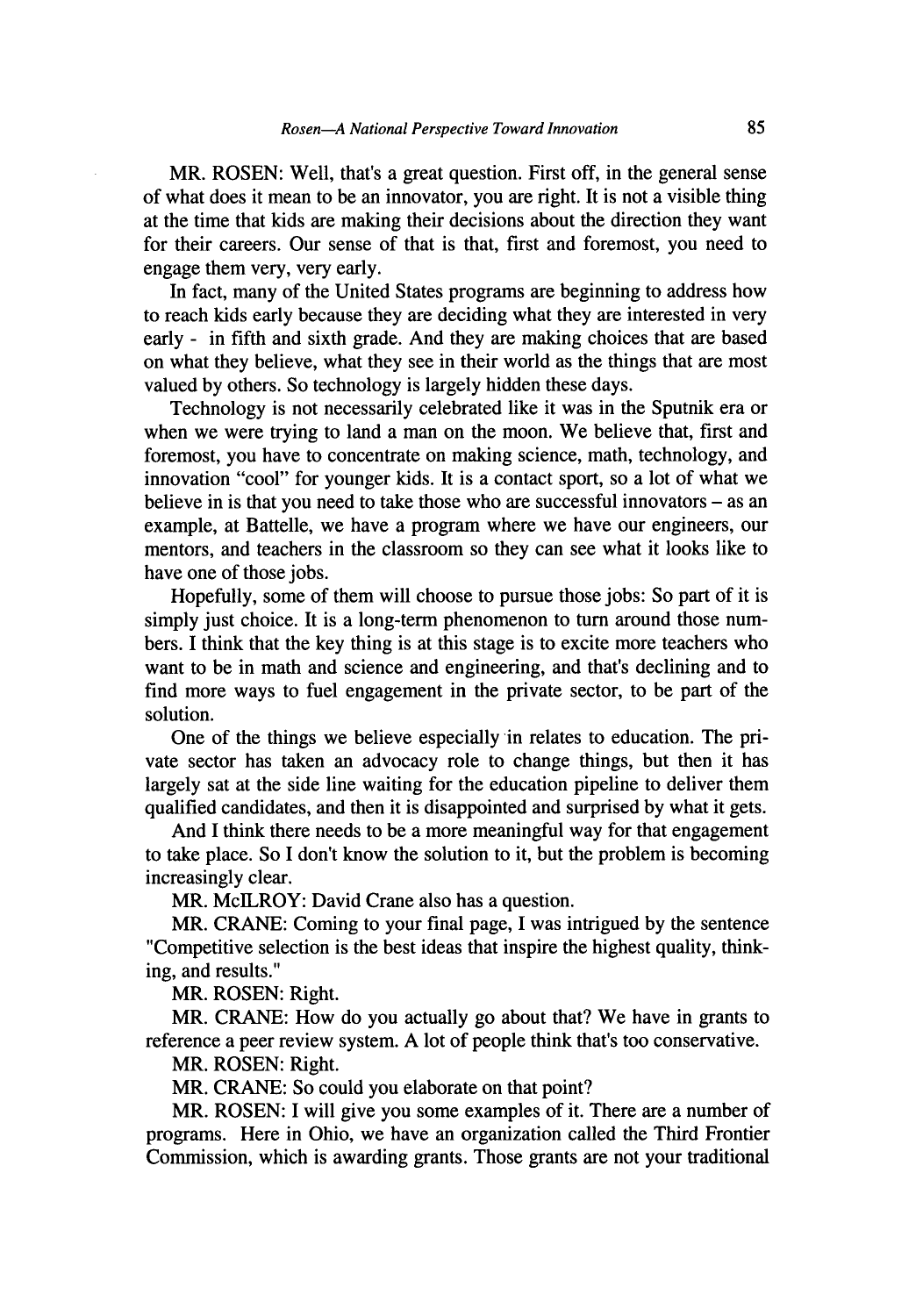NIH or competitive grants peer reviewed by scientists; they are grants that are reviewed both on the merits of the science, by those qualified to review that, but then also the merits of the competitive results that could be created, and that's done by industry.

There are numerous examples of that around the country where part of competitive selection is bringing more diverse groups together to be able to review the full nature of the proposal and impact.

Now, I don't suggest that the entire world should flip to only doing that. Otherwise, we would only be doing research that benefits us an "hour-and-ahalf' from now. But if we balance that with more connection to industry with the problems, that's really what we are trying to do. That's really what these systems are trying to do.

MR. McILROY: Larry Herman has a question.

MR. HERMAN: I thought the discussion this morning and so far this afternoon was very interesting, and it was a good expose' of the differences, some of the common elements in innovation in the two countries. This Institute, as you know, looks at Canada-United States issues both in terms of different experiences but also tries to address areas where there are common interests and the possibility of working on a common basis to achieve shared goals.

MR. ROSEN: Yes.

MR. HERMAN: And I am wondering whether there are avenues where governments can share experiences and programs, what are the impediments to that? It strikes me from the discussion so far that we are moving on parallel tracks, and the two countries don't really share goals and objectives or programs in the area of innovation.

MR. HERMAN: And that's a reflection, I guess, in the differences of the two countries, but where are the common elements, both in terms of government support for  $R \& D$  and innovation but perhaps, more particularly, in terms of institutional university support? Why are there not more common programs between Canadian and American educational institutions to achieve common goals, and can we move this forward? Could these discussions help in that regard?

DR. KING: This will be the last question.

MR. ROSEN: Sure. I would just respond  $-$  it is a great question, which again is one that has some avenues for the opening: In our discussions with Canada around collaborations - and I mentioned we have been benchmarked a number of times to see how a U.S. system might apply - one of the things that I am struck with is, number one, it would seem to me that a couple of things need to be common in order to facilitate that conversation.

One is a more specific statement out of Canada on competitiveness and economic development and the importance of a national science program, and at least right now, as I understand it, there is some silence on that topic,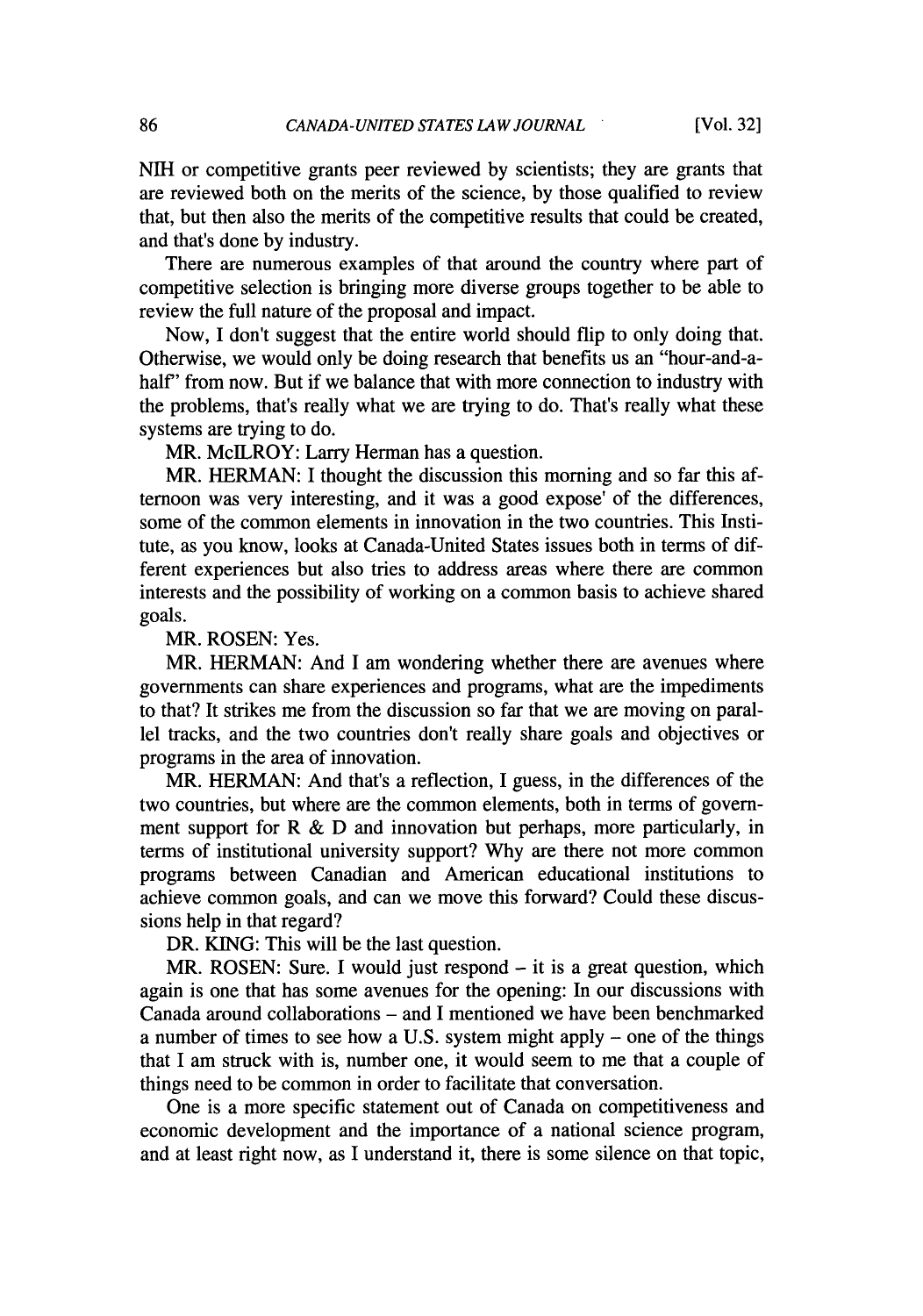and I think it is crucial to be able to be explicit about that. So that would be number one as far as raising the priority in relationship to other national issues.

And the second one would be to think about some shared economic development policy. That again always is confounded with where did the results of the licensing go? Where does the talent flow to, etc., but I think the key piece would be having some statement of importance and priority of the science policy, and harmonizing science policy and its effect on competitiveness would go a long way in being able to fuel the underpinnings of the collaborative strategies.

MR. MclLROY: I sense that it is time to wrap things up, and I would like to thank Rich. I would like to just close off with a quick comment. This morning we heard about Mr. Bush, not George, who in the '40s really laid the groundwork for the United States R & D infrastructure. We have heard now about a visionary, Gordon Battelle in the 1920s.

I am struck by the fact we are talking about individuals who did what they did 60, 70 years ago, and I hope that we see another visionary or two step forward in the next two years because I haven't seen anybody with the vision of a Gordon Battelle, quite frankly, step forward in Canada.

So it would be very nice to see someone with that kind of vision, and I would like to thank Rich. I think you are a great ambassador for Battelle, which is a very, very interesting organization.

Thank you very much. MR. ROSEN: Thank you. (Session concluded.)